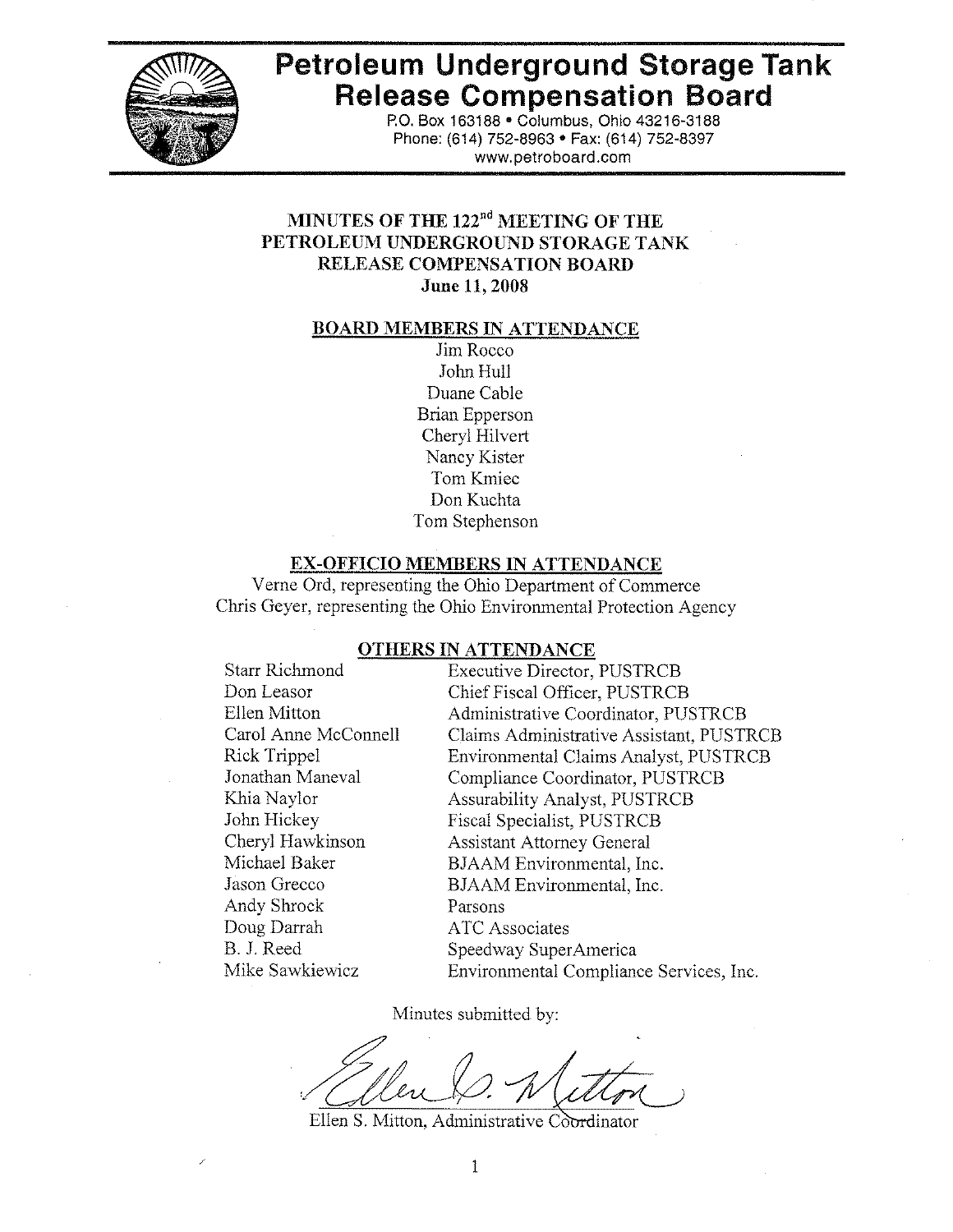# **Call To Order:**

Chairman Rocco convened the one hundred twenty-second meeting of the Petroleum Underground Storage Tank Release Compensation Board on Wednesday, June 11, 2008, at 10:15 a.m. The following members were in attendance: Jim Rocco; John Hull; Nancy Kister; Tom Stephenson; Mayor Don Kuchta; Cheryl Hilvert; Tom Kmiec; Duane Cable; Verne Ord, representing Director Kimberly Zurz, Ohio Department of Commerce; and, Chris Geyer, representing Director Chris Korleski, Ohio Environmental Protection Agency.

Prior to the beginning of the meeting, Chairman Rocco announced that Mr. Don Leasor had been selected and hired to fulfill the duties of the Chief Fiscal Officer. Following the introduction, Mr. Leaser gave a brief summary of his credentials.

Chairman Rocco asked if there were any comments, questions, or discussions regarding the minutes from the March 12, 2008, board meeting and there were none. Mr. Hull moved to approve the minutes. Ms. Kister seconded the motion. A vote was taken and all members were in favor. The motion carried.

# **BUSTR Report:**

Chairman Rocco called upon Mr. Verne Ord, BUSTR Assistant Chief, to present the BUSTR report.

Mr. Ord stated that additional funds from the U.S. Environmental Protection Agency (US EPA) for compliance inspections had been granted last fiscal year, and with those available funds, BUSTR hired four new inspectors for Mahoning, Lucas, Hamilton, and Franklin counties during the first week of March. Mr. Ord said that in addition to those four new hires, BUSTR had hired a retired individual, referred to as a "Senior Environmental Employment" ("SEE") employee. This "SEE" employee is actually employed by the US EPA through the National Asian Pacific Center on Aging. Through this program, BUSTR is expected to hire two more "SEE" individuals in the very near future and their salaries will be funded through the US EPA. Mr. Ord stated that with the four new hires added to the current staff of six, BUSTR inspectors performed 250 compliance inspections last month, which was an all time high at the agency. He stated that momentum would put BUSTR on target to meet the Federal Energy mandate to conduct on site inspections of each UST located in Ohio every three years.

Mr. Ord said the State Fire Marshal, with the assistance of the Chief Deputy, had been working with all of BUSTR's staff to conduct an in-depth analysis of BUSTR's current procedures, methods, policies, etc., for all facets of the BUSTR program to formulate recommendations for improvements. Mr. Ord said this review analysis included release prevention, corrective action, enforcement, and record keeping and stated the program review is in the final process.

Mr. Ord stated that the Domenici-Barton Energy Policy Act of 2005 is Federal legislation signed into law on August 8, 2005. This Act amended federal laws governing the underground storage tank program and has placed notable additional requirements on the state of Ohio. He said the BUSTR Rule Revision Advisory Committee ("committee"), consisting of UST owners and/or operators and other interested parties in Ohio, are in the process of preparing the final drafts of the Ohio Administrative Code section 1301:7-9-06 and section 1301:7-9-07 to comply with recent changes in the federal law. Mr. Ord stated that the Department of Commerce legislative representatives are in the final stages of revisions needed for the proposed statute changes regarding delivery prohibition if a tank were found to be noncompliant.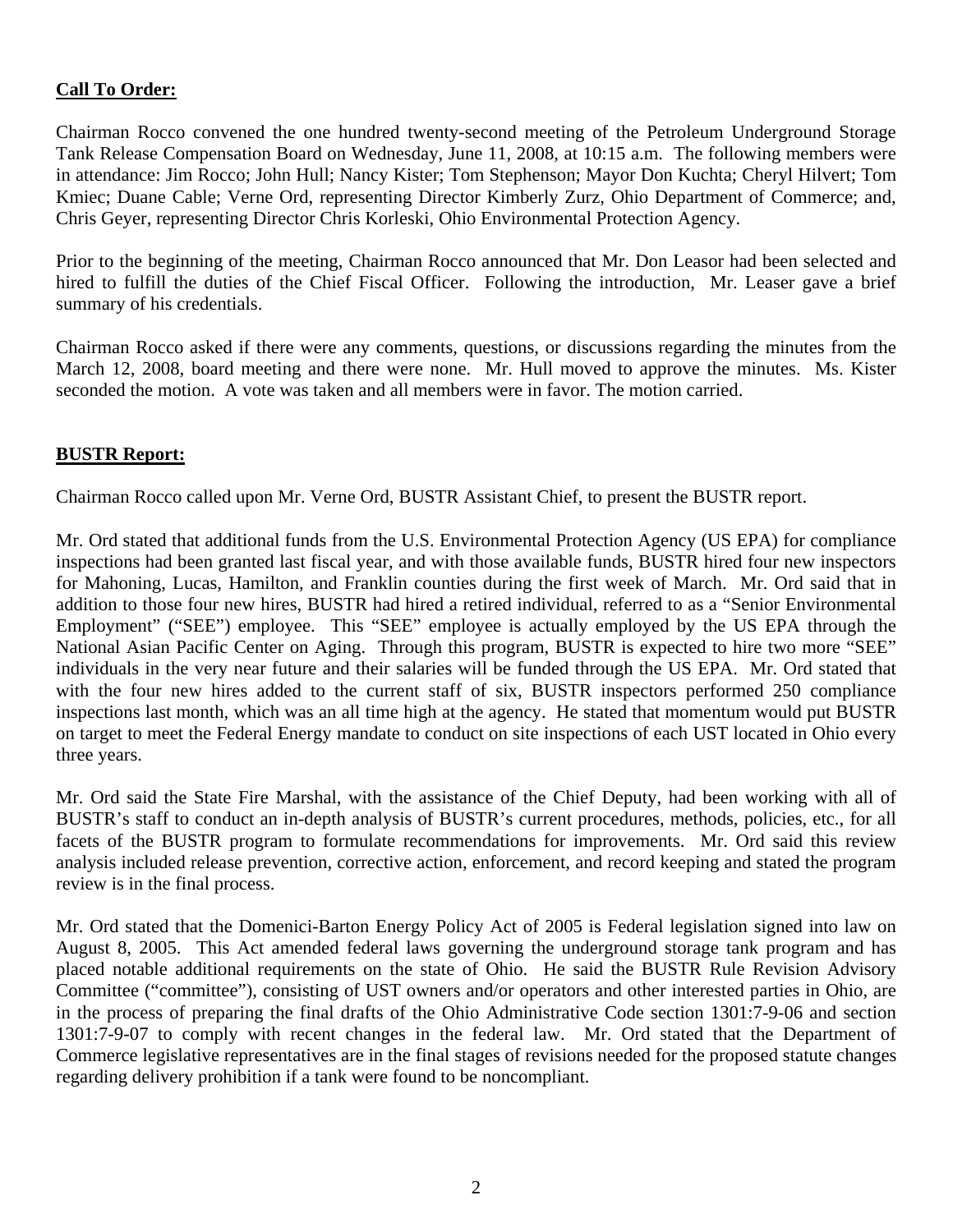Mr. Ord said there are currently 3,981 active tank owners representing 8,034 registered facilities and a total of 23,316 registered tanks. He said BUSTR had a total of 2,877 active releases and a total of 1,534 active closures.

# **Financial Report:**

Chairman Rocco called upon Mr. Don Leasor, Chief Fiscal Officer, to present the Financial Report.

Mr. Leasor stated that the February, March, and April financials were emailed to each member. He asked if there were any questions or concerns regarding these reports. Mr. Leasor said that since the fiscal year 2008 annualized revenue and expenses would be discussed as part of the operating budget, he would not review the financials.

# *Operating Budget*

Mr. Leasor said tank revenue is approximately \$15.3 million, which is \$146,343 more than budgeted. Mr. Leasor said the recommended budget for FY 2009 is approximately \$14.76 million, based on an estimated 21,900 USTs and assumes that about 25% of the tanks are assured at the reduced deductible. In response to a question posed by Mr. Hull, Ms. Richmond stated that the amount budgeted for prior years' fees had decreased approximately \$150,000 and these fees had been included in the proposed budget.

Mr. Leasor said that interest income is just over \$1 million, which is a negative variance of 7.52% due to the FY 2008 budget being based on a 5% interest rate. He stated the interest rate had decreased throughout the year to the current 2.1% rate, and, continues to be on a decline.

Mr. Leasor stated that the seminar revenue and expenses line item is being held at \$18,000. He explained that the Board did not hold any seminars during this fiscal year, but expects to hold seminars in conjunction with BUSTR in the upcoming fiscal year.

Mr. Leasor said that claims expense budgeted in FY 2008 was \$9 million and the actual claims expense is \$7.6 million. He stated that as discussed at the Finance Committee meeting, the proposed FY 2009 claims expense budget is being held at \$9 million.

Mr. Leasor said that the salary line item of approximately \$1.1 million budgeted for FY 2008 was down about \$109,000 due to vacancies in staff positions. He recommended the FY 2009 salary budget amount of almost \$1.14 million. He said this is a 2.2% increase over FY 2008, which reflects all positions being staffed and an anticipated pay out of leave balances for two employees; one who is retiring and another recently resigned. Mr. Leasor stated this also allowed for a 3.5% cost of living increase.

Mr. Leasor stated that the temp services line item is \$3,991 above the budgeted \$10,000 due to an unexpected employee extended absence. He stated the FY 2009 recommended budget is \$55,000, explaining that there had been a resignation of a staff member, which will be filled with a temporary services employee. Ms. Richmond said this is an entry level position and historically these positions are staffed with temporary personnel who quite often become permanent employees. She stated that the salary for the temporary position is budgeted in the temporary services line item, not in the salary line item.

Mr. Leasor said the rent line item is budgeted at \$99,593 noting that the office is in the final year of a 2-year lease, which ends June 30, 2009. He said the Board has another 2-year renewal lease option and next year's budget will address that pre-set amount if the Board decides to extend the lease.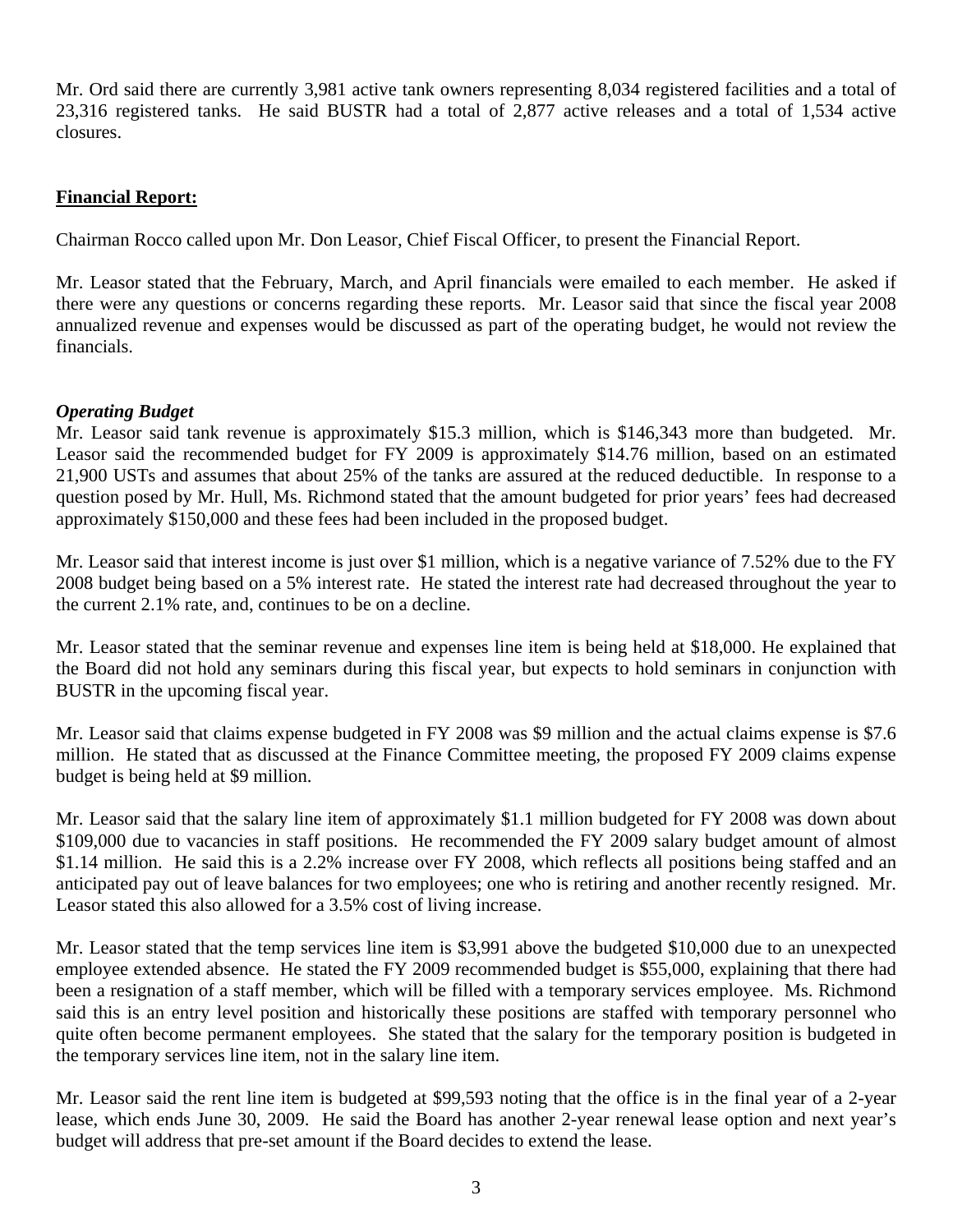Mr. Leasor noted that office supplies, advertising, staff development, trustee expenses, and the printing and copying line items are fairly self-explanatory and have been carried over with no changes in the recommended budget amounts.

Mr. Leasor said that the FY 2009 Legal and Professional expense budget is being held at \$210,000, which includes the Assistant Attorney General and Hearing Officer's services contracts, the audits, and miscellaneous maintenance type costs related to the computer network and STARRS database.

Mr. Leasor recommended an increase of approximately 18% related to the depreciation line item. He noted that the \$81,593 depreciation expense budget is to cover additional depreciation resulting from anticipated IT purchases and proposed web applications.

He said the bond principal payment of \$4,245,000 and the bond interest expense of \$1,769,853 are pre-set and the debt service account will be funded with these amounts.

Hearing no questions regarding the Operating Budget, Mr. Hull moved to approve the Operating Budget as proposed. Mr. Stephenson seconded. All were in favor and the motion passed.

Mr. Leasor noted that a motion was needed to obligate the claims expense as proposed for fiscal year 2009. Ms. Hilvert moved to obligate \$9 million for claims expense in fiscal year 2009. Ms. Kister seconded and a vote was taken. All were in favor and the motion passed.

# *Capital Budget*

Mr. Leasor continued with discussion on the proposed Capital Budget. He said that the Furniture & Equipment line item is being held at \$3,000 stating there were no plans for purchases, but would like to have a minimal amount for unanticipated costs.

He said that the Data Processing & Electronics budget would be maintained at the \$15,000 figure as in fiscal year 2008. Mr. Leasor stated that this amount includes funds for the purchase of replacement workstations, an anticipated in-house email server, and miscellaneous software.

Mr. Leasor said the STARRS database contract approved in 2004 was for an amount not to exceed \$185,640. The FY 2009 budget request of \$18,564 is for the remaining contract amount to be paid only at the completion of the contract. Mr. Leasor requested an additional \$10,000 related to the database to cover out-of-scope items and other enhancements. He stated that the web application line item was not in the 2008 budget; however, he recommended \$40,000 for FY 2009 for the development of an on-line database similar to BUSTR's on-line search that allows public access. Ms. Richmond stated the web application would initially allow searches for Certificate of Coverage information, however, once developed, the Board may decide that other searches or information should be made available and these could be added.

Mr. Leasor proposed \$86,564 for the FY 2009 capital budget. Mr. Hull moved to approve the Capital Budget as proposed. Mayor Kuchta seconded. All were in favor and the motion passed.

# *Fee Statement Statistics*

Mr. Leasor stated that to date, fees collected for fiscal year 2009 are about \$3.2 million, which is 21.7% of the budgeted amount of approximately \$14.76 million. This amount represents 4,699 tanks paid by 1,064 owners. He stated that this is considerably higher than at this time last year when \$2.7 million had been collected for 3,936 tanks.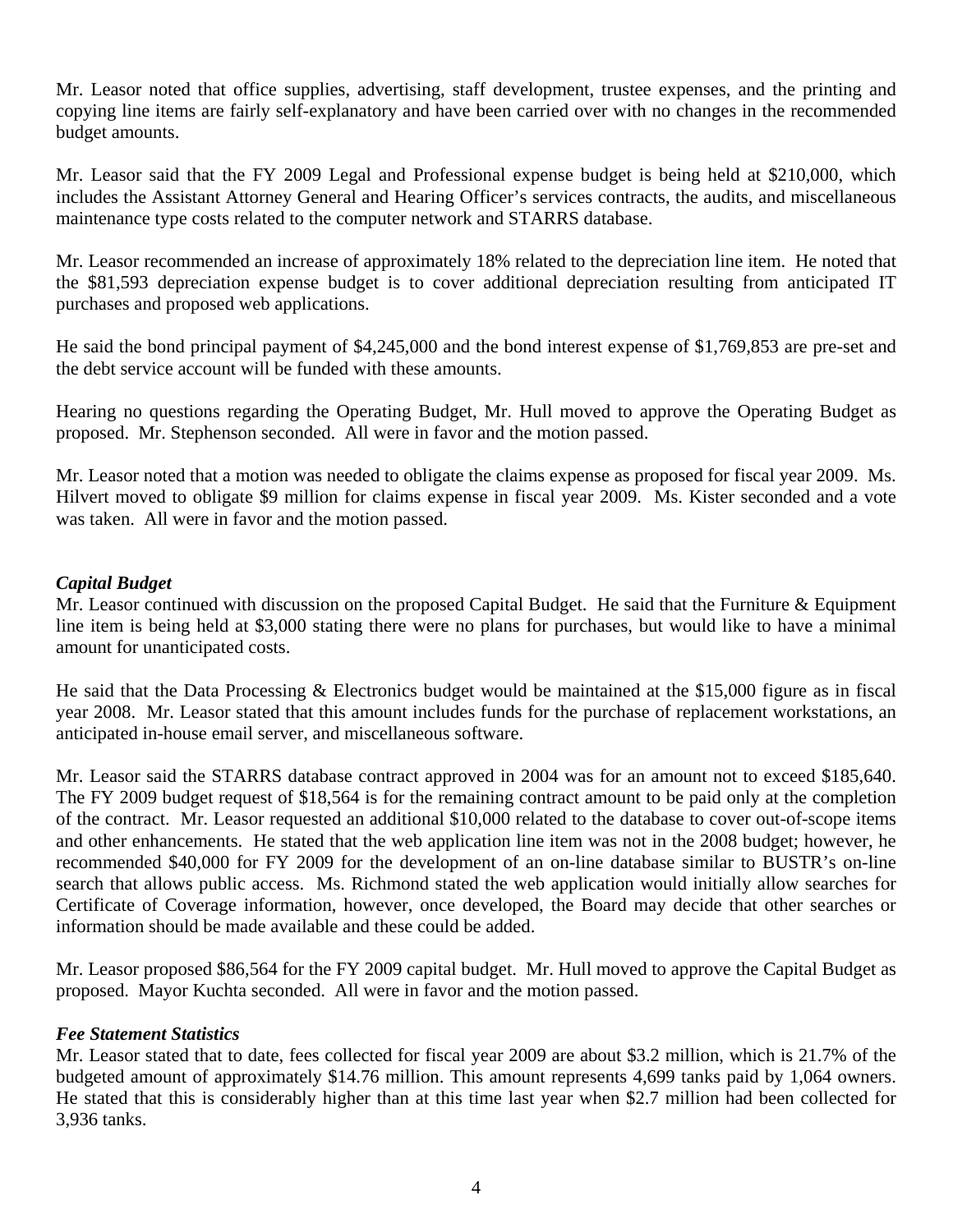# **Claims Report:**

Chairman Rocco called on Carol Anne McConnell, Claims Administrative Assistant, to present the claims report. Ms. McConnell said that currently the total maximum liability of in-house open claims is approximately \$27.5 million. She said using the historical claim payout at approximately 65%, the estimated liability of unpaid in-house claims is about \$17.8 million. She said that the average cleanup cost per NFA site is \$119,231 and the average claim payout per site is about \$64,406.

Ms. McConnell said that 60 claim packages were received in May, and 87 claims were settled, which is a record month for the claims staff. She indicated that no lump sum payments were included that month. Ms. McConnell said that the average amount paid per claim sequence this program year is just over 61% explaining that per an agreement, a large claim had been paid at a very low percentage. Ms. McConnell said there also had been another agreement, which resulted in about 52 claims being settled at 75% of the reimbursable costs. Ms. McConnell said that due to these two items and disallowed costs for items such as late filing and no cost preapproval, the amount of settlement dollars is down.

Ms. McConnell said that there has been a decrease in the number of eligibility applications received by the Board, noting that only three eligibility applications had been received in April and May. Ms. McConnell said that the eligibility determination approval rate of 70% for this program year is up slightly, saying that in comparison, the average eligibility approval rate over the past four years had been about 65%.

Ms. McConnell said that since the focus had been on claim settlements last month, the number of cost preapproval applications reviewed was down to seven determinations last month. She noted also that there had not been as many received as in previous months of this program year. Ms. McConnell said that during this program year, the Board had received a monthly average of 14 cost pre-approval applications and an average of 16 had been determined monthly.

A discussion followed regarding the low number of pre-approval applications being submitted to the Board, especially since this is not a new requirement; and, it is assumed that the majority of consultants are aware of the pre-approval process. Mayor Kuchta thought perhaps consultants hired through banks involved in property transfers or bankruptcies when land contains underground storage tanks were uninformed as to the rules pertaining to the removal and cleanup of USTs. Following the discussion, it was determined that a pro-active approach would be to work with a banker's association to communicate the importance of timely submissions, accurate completion of forms, etc., to ensure the claim settlement process benefits the tank owner. Ms. Hawkinson, Assistant Attorney General, and Ms. Richmond will follow up on this discussion.

### **New Business**

### *Hardship Applications*

Chairman Rocco called upon Ms. Richmond to present the two hardship applications.

### **Claim #12854-0001/06/10/98, Owner – George Ratcliff**

Ms. Richmond stated that this application is for owner number 12854, Mr. George Ratcliff, dba George's Market in Chillicothe, Ohio. This is Mr. Ratcliff's first request for hardship status. She said that to date, the Fund had reimbursed Mr. Ratcliff \$43,500 in corrective action costs. Ms. Richmond said that a claim package was received in-house on May 21 and is currently waiting review. In addition to the review of the hardship application, a US Environmental Protection Agency (EPA) financial capacity test was used to determine if Mr. Ratcliff had the ability to carry debt. She said that the financial capacity test indicated that Mr. Ratcliff's sources of income are limited and his reported expenses exceed his reported income. In addition, Mr. Ratcliff is retired, has no reported assets, and has multiple health issues.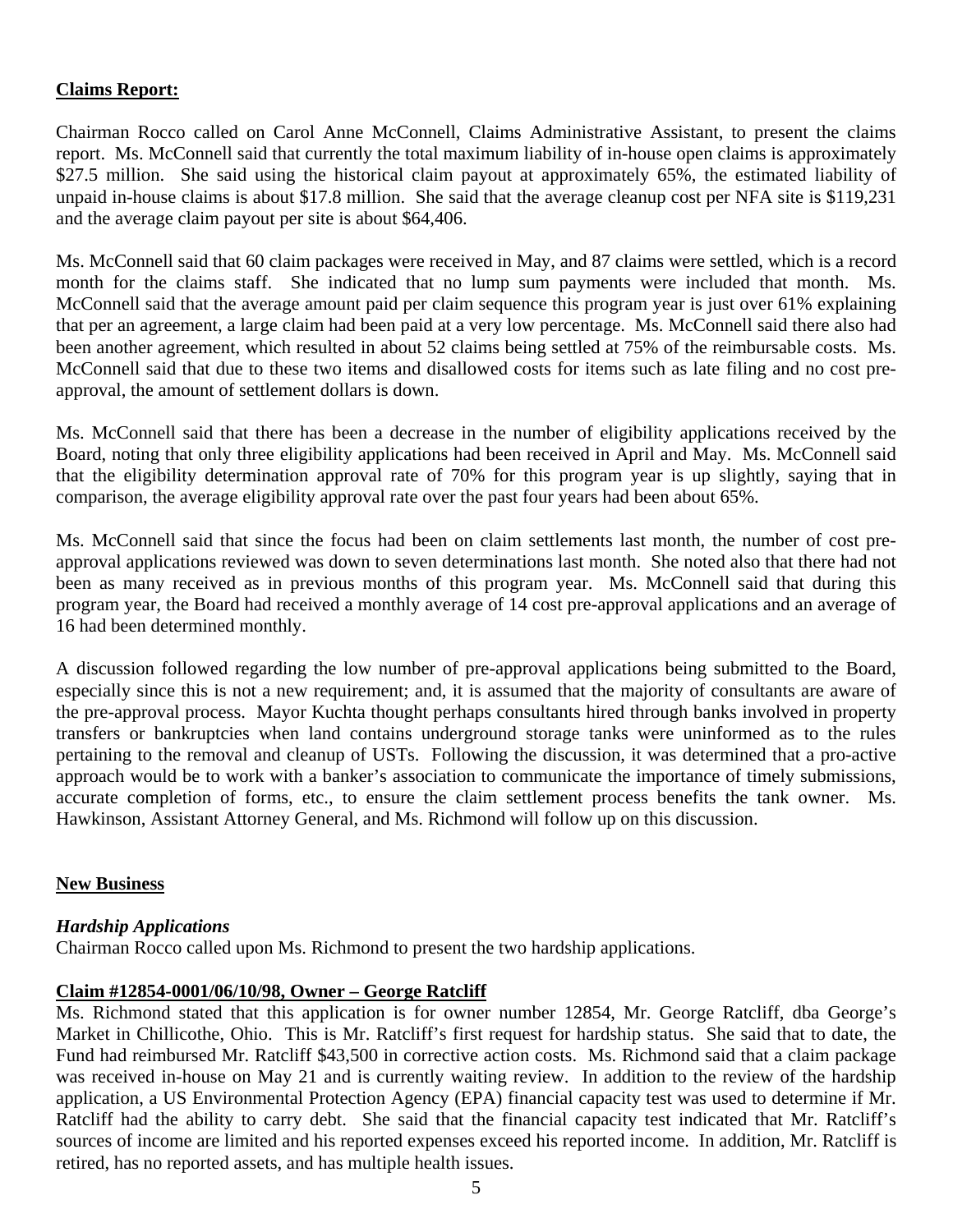Ms. Richmond recommended that the Board approve this application and grant hardship status to Mr. Ratcliff. Mayor Kuchta moved to approve the application. Mr. Kmiec seconded and a vote was taken. All members voted in the affirmative. The motion carried.

## **Claim #20216-0001, Owner – Muhammad Ibrahim**

Ms. Richmond stated that this application had been submitted by owner number 20216, Mr. Muhammad Ibrahim, dba Star General Enterprise Inc., in Zanesville, Ohio. She said that this is Mr. Ibrahim's third request for hardship status. His first hardship status expired on November 1, 2006; and the second hardship status expires on June 13, 2008. In addition to the review of the hardship application, a US Environmental Protection Agency (EPA) financial capacity test was used to determine if Mr. Ibrahim had the ability to carry debt. She said that the financial capacity test indicated that it would be difficult for Mr. Ibrahim to cover the expense of the required clean-up. Ms. Richmond indicated that Mr. Ibrahim had two claims settled to date, totaling \$13,215.

Ms. Richmond recommended that the Board approve this application and grant hardship status to Mr. Ibrahim. Mr. Hull moved to approve the application. Mayor Kuchta seconded and a vote was taken. All members voted in the affirmative. The motion carried.

## *Hearing Officer Contract*

Chairman Rocco said that Mr. Howard Silver had agreed to extend his contract as the Board's hearing officer at the same rate and same terms as previously contracted. This contract will be from July 1, 2008 through June 30, 2009. Mr. Hull made a motion to authorize the Chairman to enter into a contract with Howard Silver to be the Board's hearing officer at the same rate and terms as the previous year. Mayor Kuchta seconded. A vote was taken and all were in favor. The motion passed.

### *Employee Handbook Update*

Ms. Richmond said that the state of Ohio recently had adopted "customer service hours" of 8:00 a.m. to 5:00 p.m. daily. She stated that the Petroleum Board staff had followed that guideline and now there would be adequate staff available during those customer service hours of 8:00 a.m. to 5:00, changing from 8:00 a.m. to 4:30 p.m. Ms. Richmond noted that the Employee Handbook had been updated to reflect that change. She said that record keeping procedures for arrival and departure time for staff also had been added to the Handbook. Ms. Richmond said that record keeping procedures had been in place for many years; they were just added to the Handbook. Chairman Rocco stated that if anyone would like to see the changes, ask Ms. Richmond and she would provide them.

### *Certificate of Coverage Ratification*

Chairman Rocco called upon Ms. Richmond to present for ratification by the Board the lists of owners who either, since the last Board meeting, had been issued or denied a Certificate of Coverage.

Ms. Richmond explained that behind Tab 10 there are two lists of owners. The first is a listing of owners who had been issued a program year 2006 Certificate of Coverage; and, behind the blue divider page, a listing of